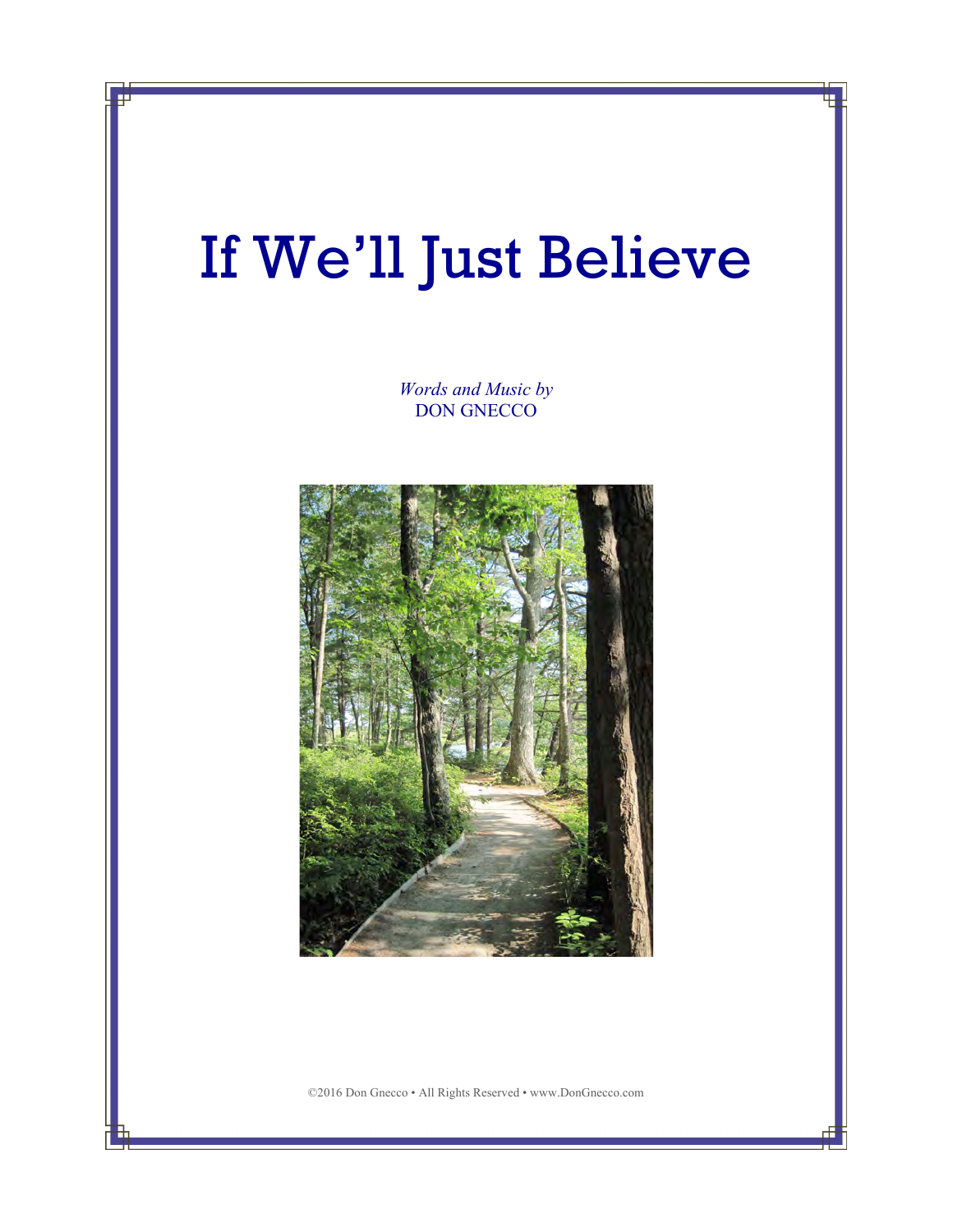*If We'll Just Believe*

*Words and Music by* DON GNECCO



© 2016 • Don Gnecco • All Rights Reserved • www.DonGnecco.com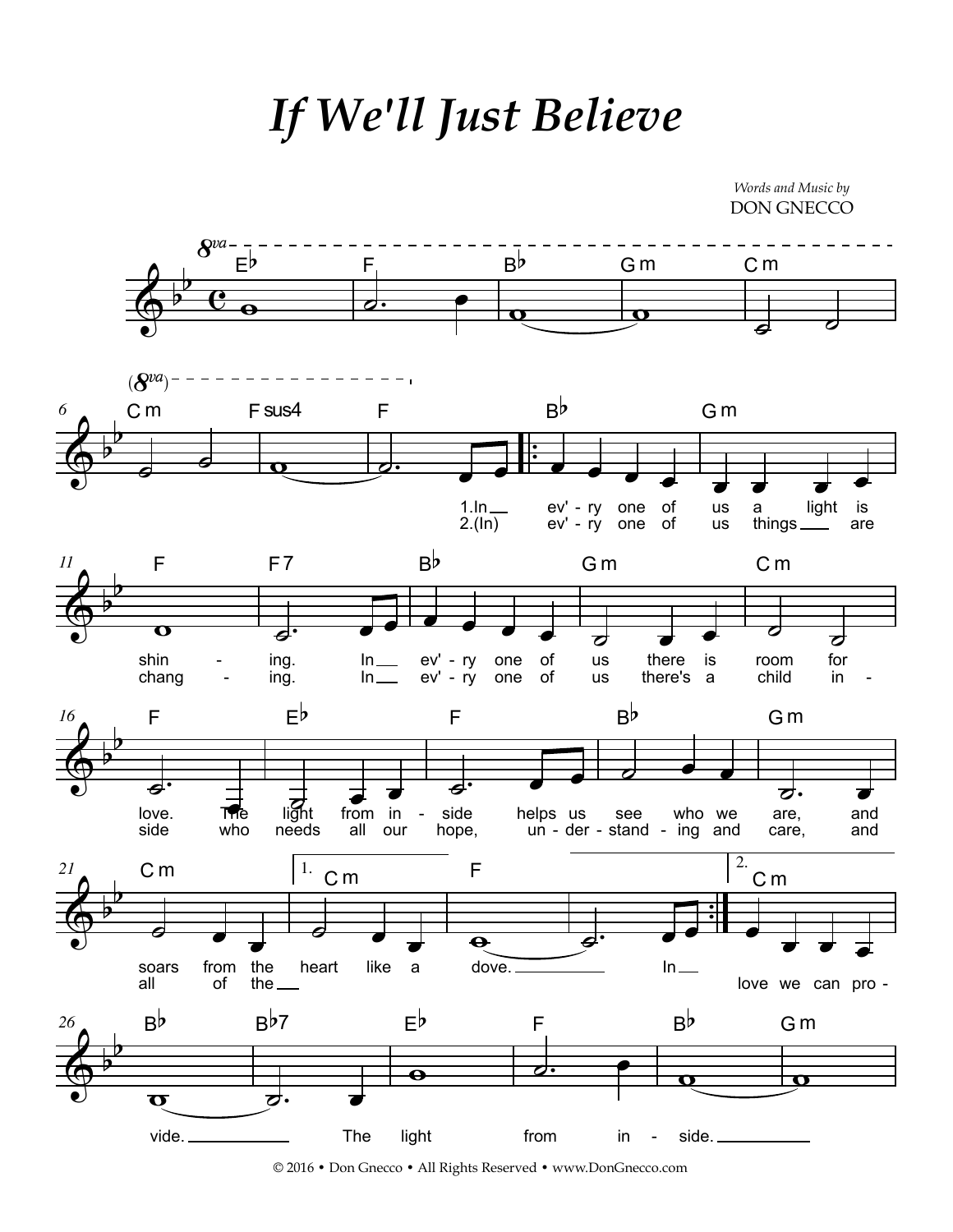